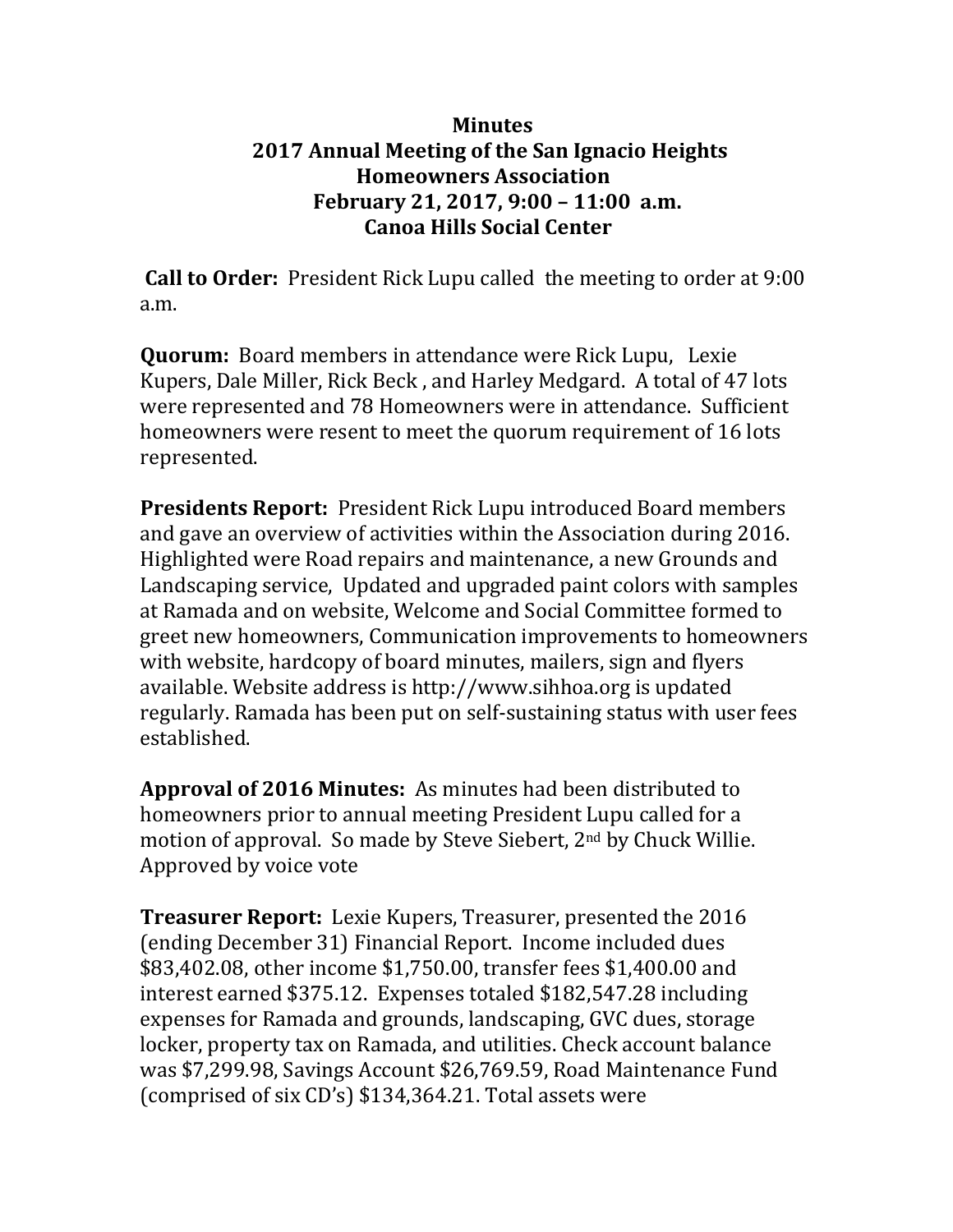\$168,433.78. Motion by Chuck Willie to approve treasurer report, 2<sup>nd</sup> Joe Darling. Motion approved.

**Motion:** Move to delete from HOA proposed line item for Terminex/Ramada Pest Control made by Marilyn McClellan, 2nd Charles McClellan. President Lupu requested motion be tabled to later in meeting to be specifically addressed.

**Grounds and Landscaping:** Dale Miller, Committee Chair, reported AAA replaced by Felix Landscaping. This is a local, family business that has made a great improvement in the quality of landscape maintenance throughout the common areas. Three large trees have been removed and the area will be planted with native bushes and flowered plants. Other trees will be trimmed and/or removed as necessary. Felix Landscaping is able to remove trees at 1/3 cost of other commercial vendors. Plans are to enhance the atmosphere of common areas with native plants and shrubs.

**Roads:** Andy Miller, Committee Chair, introduced Dan Wilking and Leo Prather as committee members. Road inspection within San Ignacio Heights, indicate the road base is solid with normal wear of roads 25 years old. During 2016 \$137,850 was spent on road repairs. The major repair process was milling the current roadway, compacting the asphalt and putting a new two-inch layer of asphalt down. This is the more economical and long lasting repair process. Projections are to crack seal the entire roadway minus Desert Jewell, in the spring. This will allow for a three to five year period where funds may be saved and other repairs completed as necessary. The cost of road repair constitutes a major share of the operating budget. The board has designated part of homeowner dues to be allocated to road repair and maintenance; however, this may not satisfy the amount needed for all repairs. A special assessment may be called for in the future.

**Architecture:** Rick Beck, Committee Chair, reported that approved colors have been updated and samples are posted at the Ramada and on the website.

**Other Board/Committee Reports:** Rick Lupu and Dale Miller reported investigation of replacing Terminex . Some homeowners have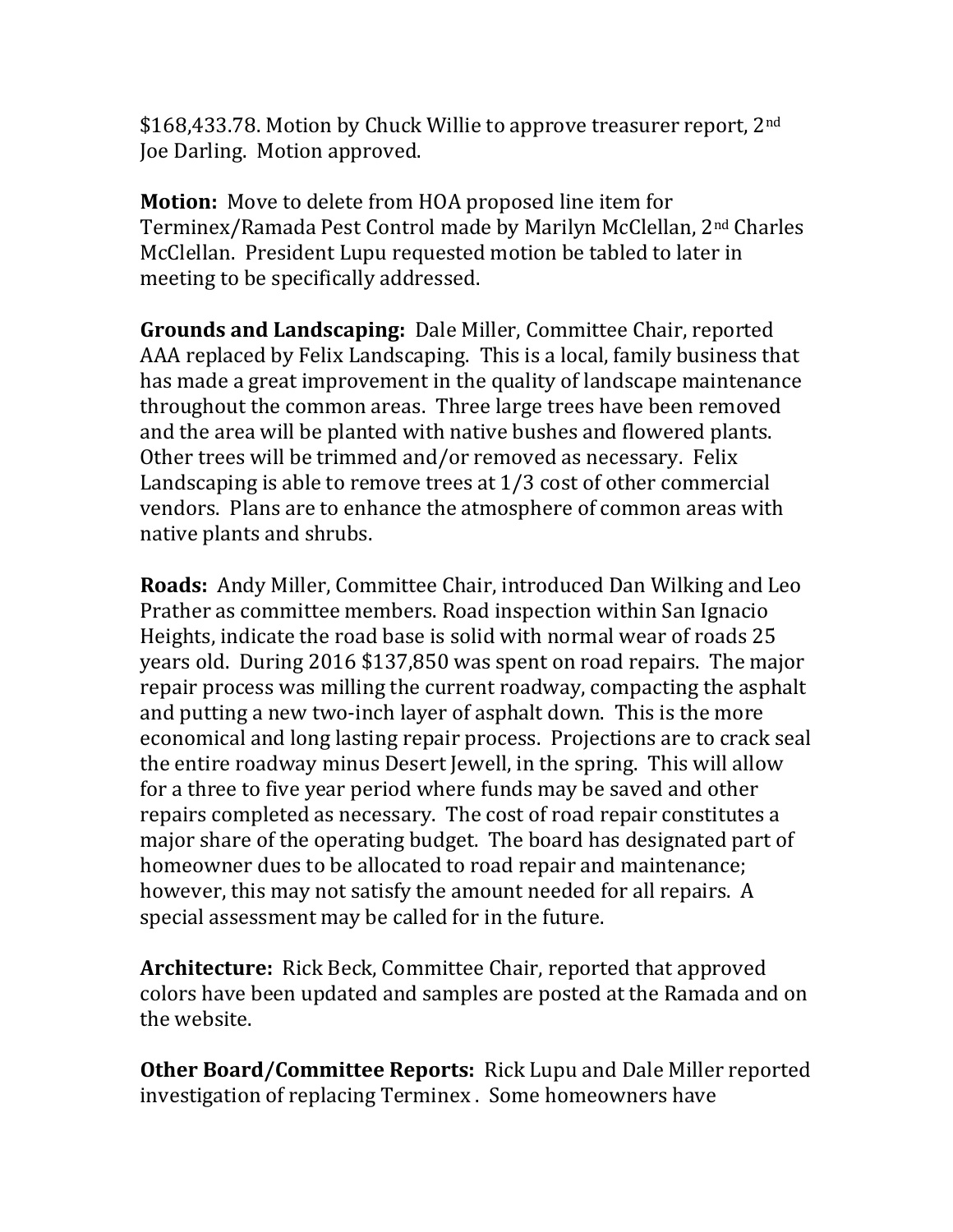expressed dissatisfaction with service provided by Terminex and the company has not been responsive to queries placed by Dale Miller (as authorized by the Board) concerning service to homeowners.

A bid by Bill's Home Service of \$69.00 per household for termite inspection and service was presented. This is an increase of \$20.00 over the current Terminex contract. To meet this increase a dues increase of \$20.00 per year would be enacted for 2018 HOA dues. Current Options for termite inspection and service are:

- a. Maintain Terminex and work to improve service.
- b. Elect Bill's Home Service with \$20.00 increase and HOA dues increase in 2018.
- c. Eliminate services and each homeowner is responsible contracting for termite service.

Discussion held among homeowners present indicated the majority favor retaining Terminex

**Member Participation:** Mary Nagle spoke concerning the proposed cell tower questioning why the HOA pays Green Valley Council (GVC) dues when GVC did not inform the homeowners of meetings concerning the cell tower and had not supported homeowner positions.

Donna Hoch stated that the GVC put information of meeting for rezoning in the Green Valley paper the day prior to the meeting for rezoning. The last recommendation by County Supervisors is to approve the cell tower at the San Ignacio Golf Course parking lot site. She also questioned why SIH pays dues to GVC and what do we get for those dues.

Paul Wilson stated the GVC is our representative with the Pima County Supervisors. As Green Valley is not incorporated GVC is our major voice.

Dick Roberts is a member of the GVC board and stated that GVC will have a Cell Tower Council in the future.